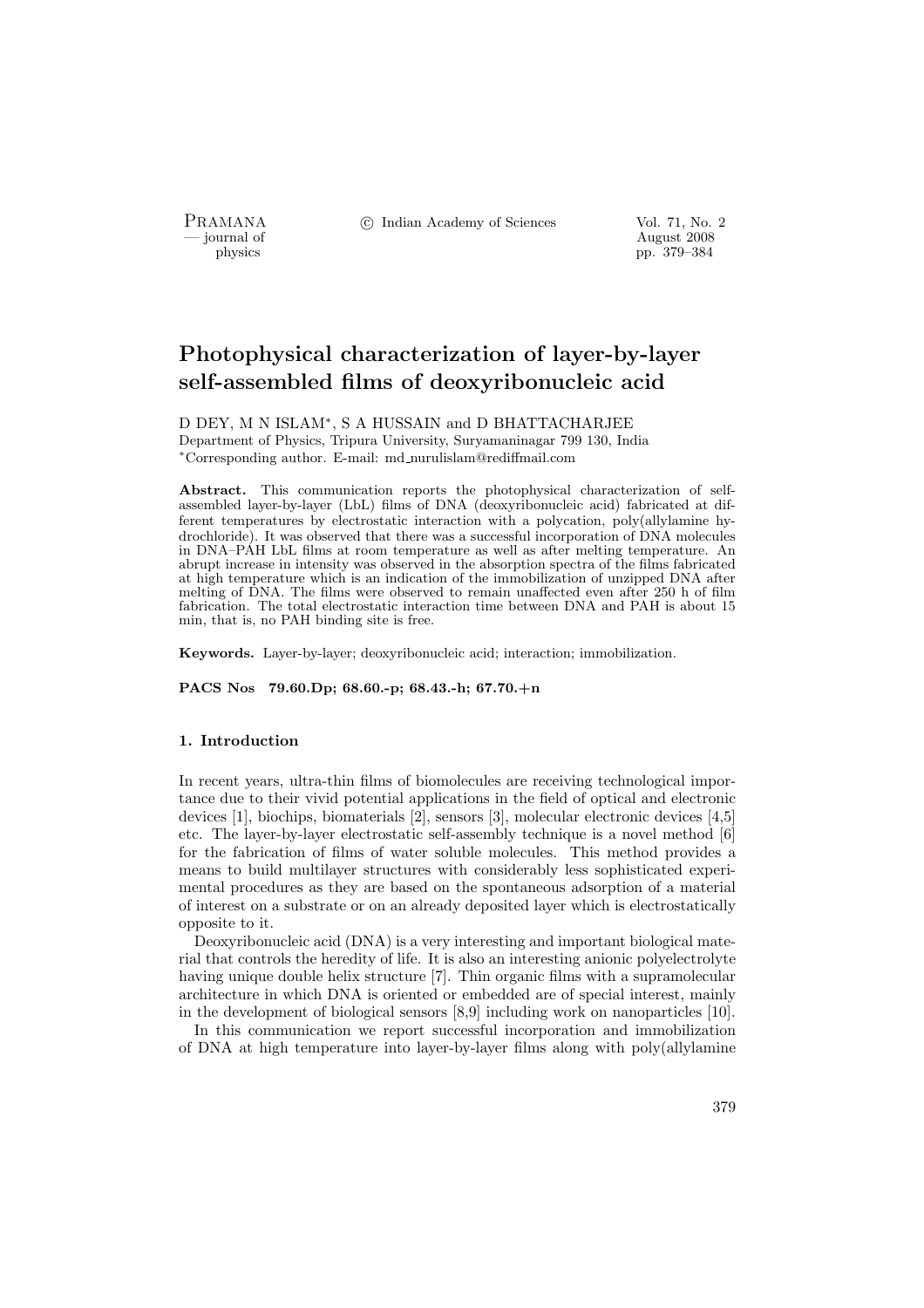D Dey et al



Figure 1. The UV–Vis absorption spectra of different layered (1–30 deposition) PAH–DNA self-assembled LbL films. Inset of the figure shows the plot of maximum intensity as a function of deposition number.

hydrochloride) (PAH). It is interesting to observe that films were made in this process without any material loss and at high temperature. UV–Vis absorption spectra showed almost four times increase in intensity which is a clear indication of immobilization of unzipped DNA at high temperature.

380 Pramana – J. Phys., Vol. 71, No. 2, August 2008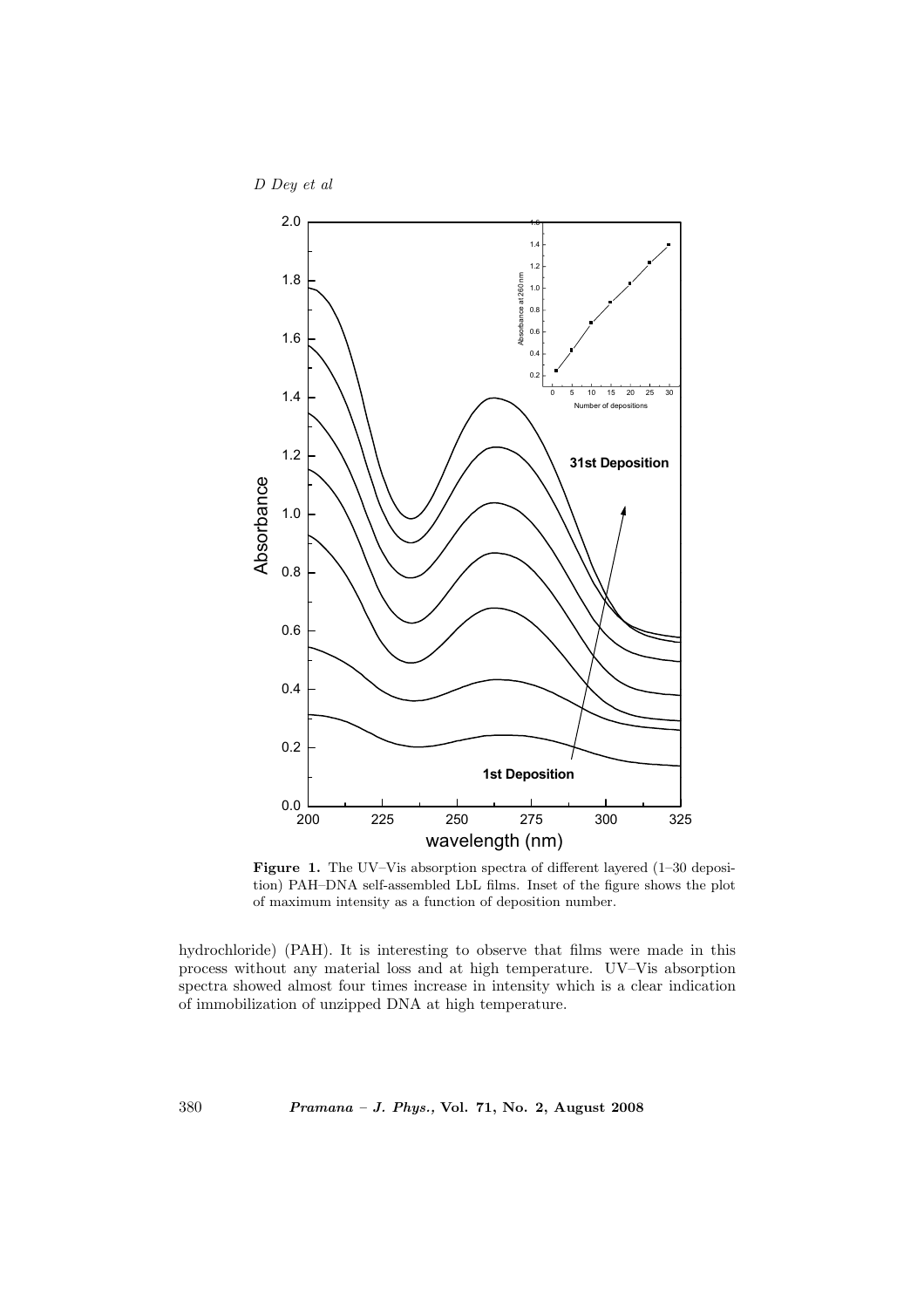Layer-by-layer self-assembled films of DNA

#### 2. Experimental

The polycation used in this work is poly(allylamine hydrochloride) (PAH) (molecular weight  $= 70,000$ , purity  $> 99\%$ ), which was purchased from Aldrich Chemical Co. and was used without any further purification. The DNA used is Herring sperm sheared DNA, purchased from SRL India and was used as-received. The purity of DNA was checked by UV–Vis absorption and fluorescence spectroscopy before use. The electrolytic bath was prepared with 0.2 mg/ml DNA and  $10^{-3}$  M (based on the repeat units of polyion) PAH aqueous solution using triple distilled demonized (18.2 MΩ) millipore water.

Electrostatic self-assembled layer-by-layer films were fabricated by immersing a thoroughly cleaned quartz substrate in PAH solution for 15 min followed by rinsing in water in order to remove off the surplus cations attached to surface and then in the solution of DNA for 15 min followed by the same rinsing procedure. A sufficient time was allowed to dry up the film. The UV–Vis absorption spectra were recorded by UV–Vis absorption spectrometer (Lambda 25, Perkin Elmer).

## 3. Results and discussions

The UV–Vis absorption spectra of different layered (1–30 deposition) PAH–DNA self-assembled LbL films are shown in figure 1. It is very interesting to note that the absorption spectra of different layered electrostatic self-assembled LbL films show



Figure 2. The intensity of absorption maximum as a function of the number of depositions after dipping in DNA solution (solid lines) and PAH solution (dotted lines).

Pramana – J. Phys., Vol. 71, No. 2, August 2008 381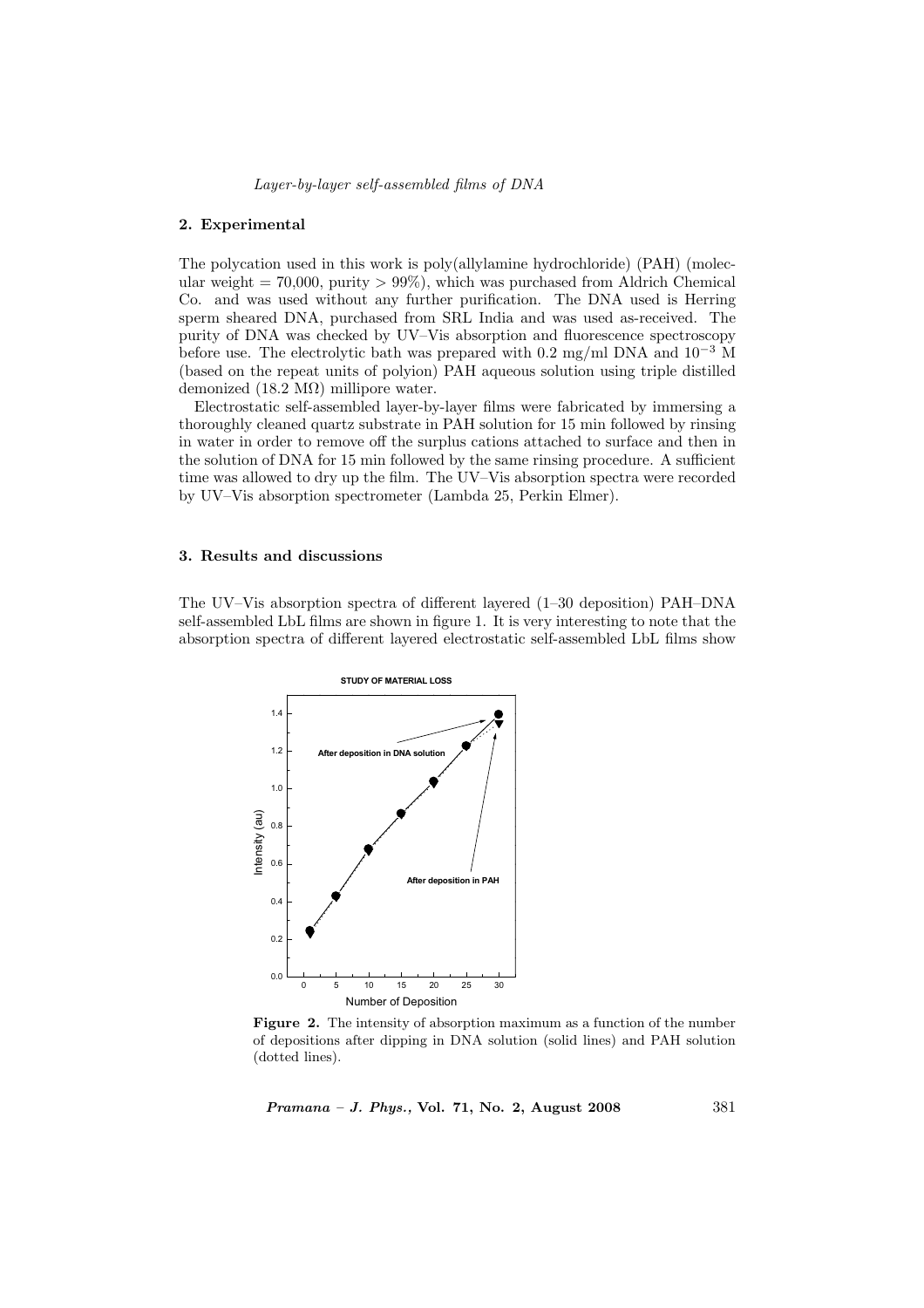

Figure 3. Plot between the maximum intensity of absorption spectra of the LbL films deposited at different times starting from 30 s to 3000 s.

Figure 4. The UV–Vis absorption spectra of LbL self-assembled films fabricated at different temperatures.

almost similar band pattern irrespective of the layer number except an increase in intensity and have distinct similarity and identical band position. This observation is a clear indication of closer association of DNA molecules in DNA–PAH LbL films due to interaction with the PAH molecules. Inset of figure 1 shows the plot of maximum intensity as a function of the number of depositions. From the figure, it is observed that maximum intensity increases systematically with the increase in the number of depositions, which is an indication of the formation of DNA– PAH complex with the increase in film thickness and that definitely confirms the successful incorporation of DNA–PAH molecules in the self-assembled LbL films.

In order to check the material loss and the film growth during successive deposition, absorption spectra were recorded after deposition of each layer. Figure 2 shows the intensity of absorption maximum as a function of the number of depositions after dipping in DNA solution (solid lines) and PAH solution (dotted lines). It is seen that the intensity remained almost the same for both the cases, that is, there is no loss of DNA molecules during the successive deposition and thus the films are fabricated without any material loss.

To determine the time for maximum interaction between PAH and DNA we studied the adsorption kinetics of film deposition. Figure 3 is the plot between the maximum intensity of absorption spectra of the LbL films deposited at different times starting from 30 s to 3000 s. From the figure it is observed that the maximum intensity of absorption spectra increases initially with the deposition time of DNA but after 900 s the intensity becomes almost constant and remains the same for all the films deposited above 900 s. From this, it is evident that the interaction

382 Pramana – J. Phys., Vol. 71, No. 2, August 2008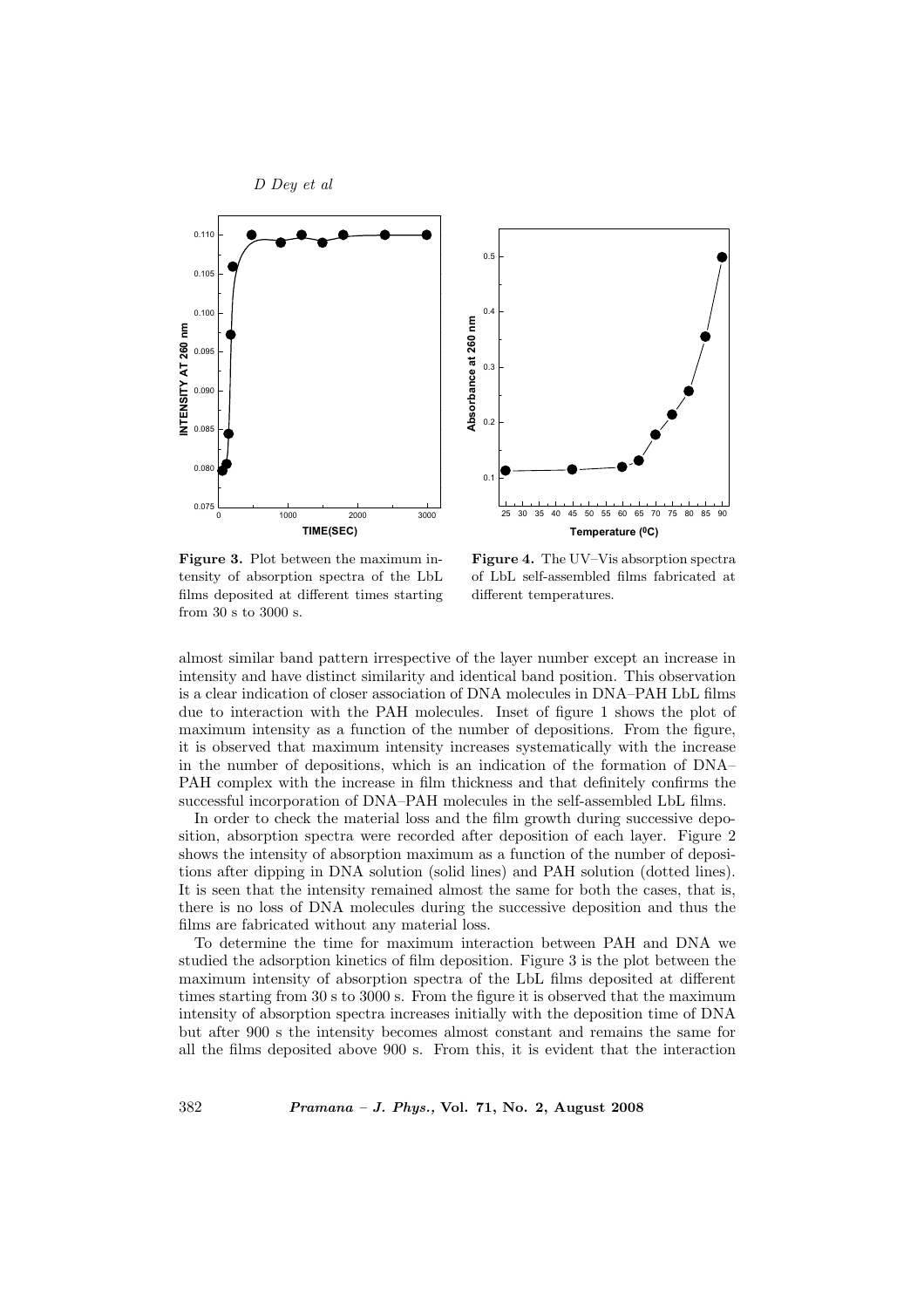Layer-by-layer self-assembled films of DNA



Figure 5. The absorption spectra of the films fabricated at different temperatures (solid line) and after 250 h (dotted line).

of DNA with PAH molecules takes about 900 s and no PAH molecules are further available in the film for interaction. So the ideal film deposition time is estimated to be 900 s and the deposition time for all the films was 900 s.

The effect of temperature of DNA films was found to be remarkable. DNA monolayer was deposited on a PAH layer at different temperatures starting from 25◦C (room temperature) to  $90\degree$ C. The UV–Vis absorption spectra of LbL self-assembled films fabricated at these temperatures are shown in figure 4. From the figure it is observed that the band pattern remains almost similar for all the cases but the intensity of absorption increases remarkably, and it is seen that the absorption intensity of films fabricated at 90◦C is almost four times that of the films fabricated at 50◦C and at room temperature. A possible explanation for the above observations can be that the DNA remains in its double helix structure before melting temperature and remains under twisted condition. The dipole moment of 260 nm absorption band is directed along the short axis of horizontal base pair and so the intensity is substantially less below the melting temperature. With the increase of temperature the length of DNA strands increases dramatically and there is an increase in length of the dipole moment vector [11] and the absorption intensity increases thereby.

Figure 5 is the absorption spectra of the films fabricated at different temperatures (solid) and after 250 h (dotted line). It is observed that there is no significant change in intensity which implies the formation of stable films of DNA at room

Pramana – J. Phys., Vol. 71, No. 2, August 2008 383